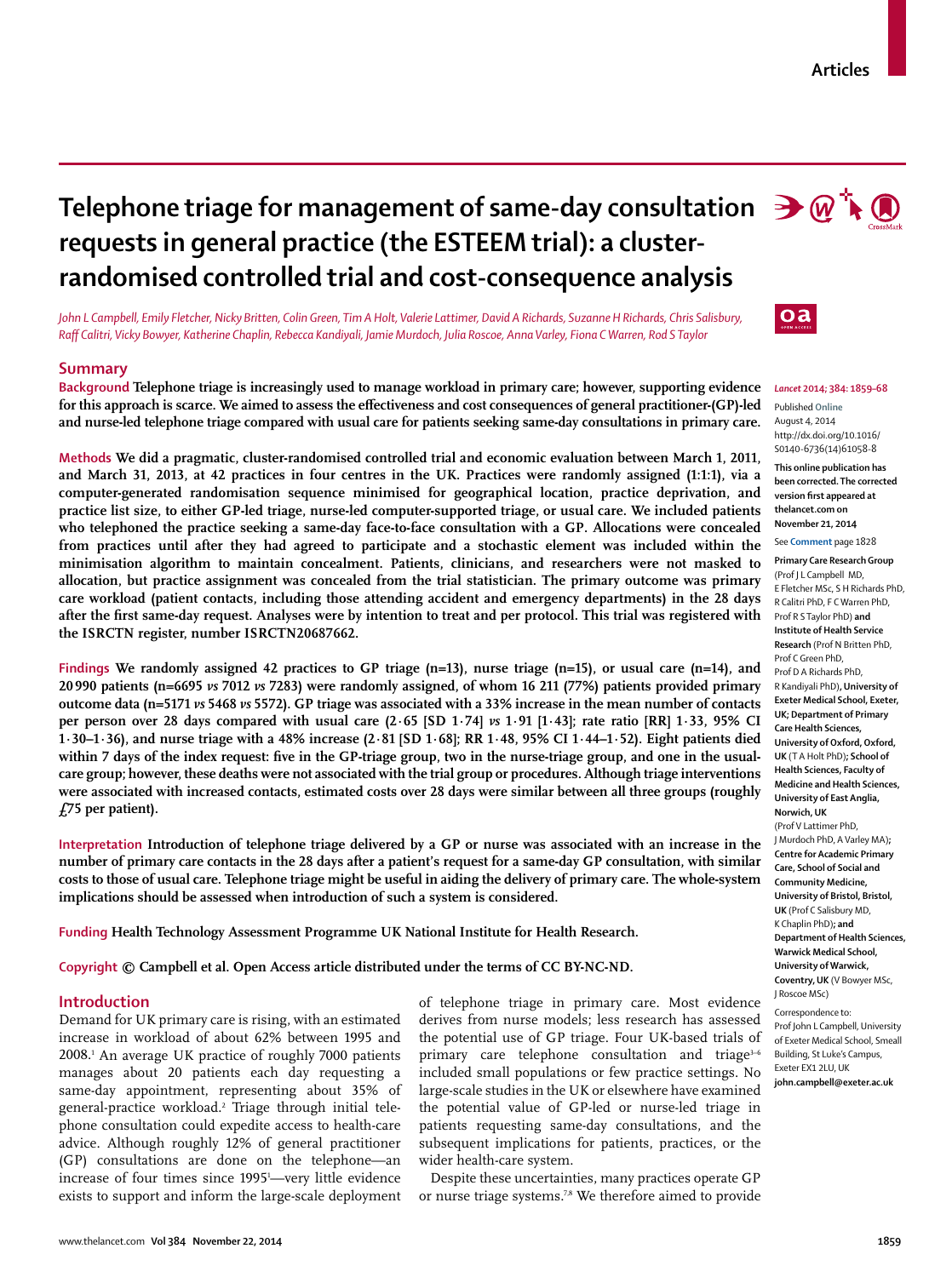definitive evidence about the effectiveness and costconsequences of GP-led triage and nurse-led computersupported triage, compared with usual care, in patients requesting same-day consultations in general practice.

# **Methods**

# **Study design and participants**

The ESTEEM trial was undertaken and reported in accordance with CONSORT guidelines.<sup>9</sup>

Details of our study design and implementation have been reported elsewhere.<sup>10</sup> In summary, we did a pragmatic, three-group, cluster-randomised controlled trial between March 1, 2011, and March 31, 2013, at 42 practices in four UK centres (Bristol, Exeter, Norwich, and Warwick). Eligible practices were not already routinely operating a triage system. After practice agreement to participate and training of practice staff, all patients telephoning to request a same-day, face-to-face, GP consultation were potentially eligible for inclusion. Reception staff excluded patients using routine clinical and administrative processes, including our written advice to exclude patients if they were seeking emergency care, could not speak English, or had difficulties communicating by telephone. Practice receptionists ascertained patients' eligibility and managed patient requests. Temporary residents were excluded, as were patients aged 12–15 years (the questionnaire survey was sent to the patient's home address, raising issues about the confidentiality of young teenagers consulting). For children younger than 12 years, the questionnaire was sent to the patient's parent or guardian; individuals aged 16 years or older were deemed to be legitimate recipients of a questionnaire with no concerns about confidentiality.

See **Online** for appendix

Reception staff explained the consultation arrangements to patients and requested they complete a questionnaire about their experience of care (appendix), which would be posted to them in 4 weeks. Receptionists in active intervention practices asked patients for a contact telephone number and advised that a GP or nurse would call within 1–2 h. The clinician recorded the start and end times of each index triage consultation and could give self-care advice, book a face-to-face or telephone appointment with a doctor or nurse later that day or on another day, or book the patient any available routine appointment. Some appointments were reserved for triaging clinicians to use if necessary. In usual-care practices, patient management proceeded as usual after presentation of the consultation request.

At the end of the first (index) consultation after the consultation request, clinicians asked patients, or parents or guardians, for verbal consent to undertake a review of the patient's clinical record about 12 weeks later and recorded responses on a case report form. The questionnaire also provided patients with an opportunity to give written consent to a review of their case notes. Non-responders were sent reminders after 2 weeks and, if necessary, 4 weeks. Research ethics approval was obtained from South West No 2 Research Ethics Committee (reference number 09/H0202/53).

#### **Randomisation and masking**

Participating practices were randomly assigned (1:1:1), via a computer-generated randomisation sequence, to GP triage, nurse triage with computer decision support, or usual care. The randomisation sequence minimised for research centre, deprivation (deprived [below average Index of Multiple Deprivation  $2010$ ,<sup>11</sup> based on practice postcode] or not-deprived [average or above]) and list size (small [<3500 patients], medium [3500–8000 patients], or large [>8000 patients]). A stochastic element within the minimisation algorithm maintained concealment. Allocation was done by a statistician independent from the trial team.

To maintain balance between groups, any practices that withdrew after randomisation were replaced with a waiting-list practice that was from the same location, and of similar size and deprivation when possible. Because of the small numbers of waiting-list practices, replacements were purposively allocated according to minimisation criteria. Allocations were concealed from practices until after they had agreed to participate; this concealment also applied to practices replacing practices that had withdrawn from the study for whatever reason. Patients, clinicians, and researchers were not masked to allocation, but practice assignment was concealed from the trial statistician.

#### **Procedures**

The pragmatic nature of the trial allowed for some organisational flexibility in the delivery of the intervention—eg, in the number and distribution of any appointments prioritised for use by triage patients. All practices in the active groups were trained in delivery of triage by an expert trainer who was independent of the research team (appendix). Training workshops were provided in each region, or at individual practices. Training in the use of computer decision support software (Odyssey; Plain Healthcare, UK<sup>12</sup>) was provided to practice nurses implementing triage. After this training, nurses were assessed on their use of the software. A 4-week run-in period preceded data collection, to provide an opportunity for preliminary stabilisation of all triage and research procedures. Practices delivering usual care had a 2-week run-in period to stabilise research procedures.

Research staff were trained in review of patients' case notes; we assessed the reliability of researchers in coding of events.13 To allow all relevant information to reach the case notes (particularly communications relating to contacts outside the practice) we did not review case notes until 12 weeks after the index consultation request. To standardise follow-up data against the possibility that some practices might wish to continue with intervention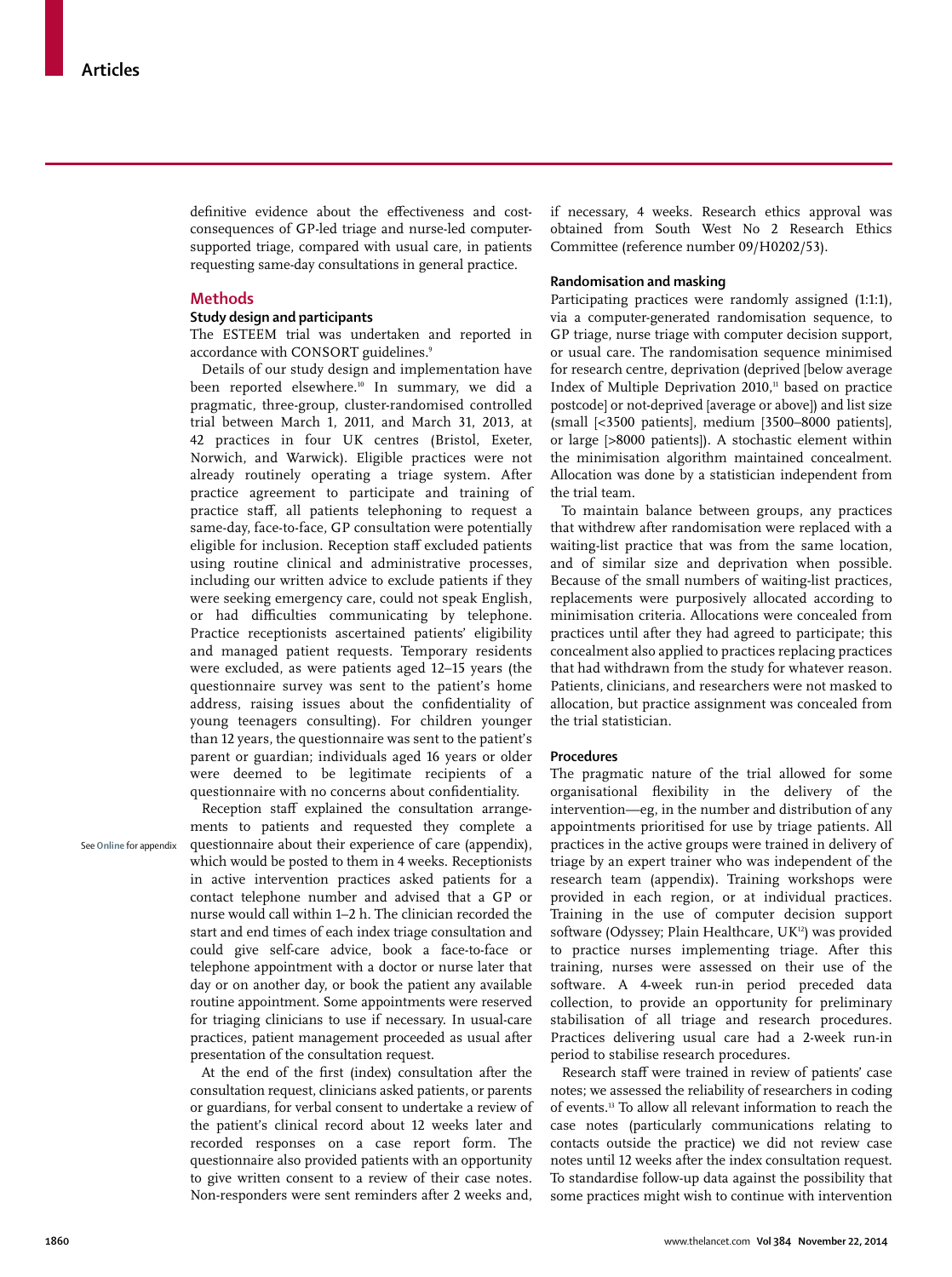procedures while others might wish to discontinue, we requested that all practices revert to their usual pre-trial care after the end of data collection.

#### **Outcomes**

Our primary outcome was primary care workload—ie, the total number of primary care contacts taking place in the 28 days after the patient's index appointment request. We counted the index consultation as a separate consultation, including this contact in the primary outcome. We included within-practice consultations with a GP or nurse (face-to-face, telephone, home visits, or mode unspecified), or with another unspecified professional, and out-of-hours service consultations with a doctor or nurse (face-to-face, telephone, home visits), or with an unspecified professional. We also included walk-in centre contacts (doctor, nurse, unspecified) and attendances to accident and emergency departments.

Secondary outcomes were occurrences of each of the 20 individual consultation types contributing to the primary outcome; the profile of patient contacts and their distribution by health professionals; patient safety (ie, deaths, the occurrence and duration of any emergency hospital admissions within 7 days of the index request, and the number of patients with any attendances to accident and emergency departments within 28 days); patient-reported outcomes obtained via postal question naire, including participants' experience of care after the same-day request (with questions modified from the national GP Patient Survey<sup>14</sup>), problem resolution<sup>15,16</sup> (5-point Likert scale), overall satisfaction with care provided on the day of the consultation request, and health status (with the EuroQol Group 5-Dimension Self-Report Questionnaire  $[EQ-5D]$ .<sup>17</sup> An independent adjudication committee reviewed the circumstances of any deaths that happened during follow up, and their association with trial processes.

#### **Statistical analysis**

Our sample size was based on our primary outcome measure and drew on data from a previous UK study comparing nurse triage with usual care for patients requesting same-day consultations.3,10 On the basis of 90% power and an intracluster correlation coefficient of 0·05, 3751 patients and 14 practices per group were needed to detect a difference in means of  $0.36$ (ie,  $1.02$  [SD  $0.78$ ]) versus  $1.38$  (1.79) in the rate of contacts between nurse triage and usual care. In the absence of information about a minimum clinically important difference regarding primary care workload, we used the same estimate outlined for the nurse triage and usual care comparison above for the comparison of GP triage with usual care. On the basis of reported rates of eligibility, participation, and loss to follow-up from the scientific literature,<sup>10</sup> 21138 patients (7046 per group) would need to be recruited from 42 practices. As

such, medium-sized practices were asked to recruit 500 patients, whereas small and large practices were asked to recruit 350 and 550 patients, respectively.

We compared practice characteristics descriptively across groups; practices who withdrew after randomisation were assessed with regards to their key characteristics and allocated group. Patient characteristics (age, sex, ethnic origin, and deprivation), reports of the presence of a longstanding health disorder, and ease of taking time away from work for health purposes were reported descriptively by group. Age was reported both as a continuous variable and divided into six categories for reporting of frequencies and for use in inferential analyses: 0–4 years, 5–11 years, 16–24 years, 25–59 years (reference category), 60–74 years, and 75 years and older. Patient deprivation status was based on the score and rank of patients' residential postcodes.<sup>11</sup>

The primary analysis used a hierarchical generalised linear model with the appropriate choice of family and link function incorporating a random effect to allow for potential clustering effect by practice, and adjusted for practice characteristics used in minimisation and for patient characteristics when imbalances were present between groups. For the primary outcome, we used a Poisson regression model with a log link and report rate ratios. All inferential analyses are reported with 95% CIs. On the basis of the intention-to-treat principle, models were initially run with usual care as reference, and then rerun with GP triage as reference, to derive the three between-group contrasts. Planned a-priori secondary analyses of the primary outcome were a per-protocol analysis of patients in the triage groups who received a telephone triage contact by the appropriate clinician type on the index day (all usual care patients were regarded as per protocol); exclusion of any intervention practices that did not revert to usual care after the end of the trial; and investigation of the effect of missing primary outcome data with various imputation methods,<sup>18</sup> and assuming that missing data for case-notes review were missing at random. Post-hoc analyses included regression models as for the primary outcome, using specific components only, such as GP face-to-face consultations only or GP face-to-face and telephone consultations combined. We elected to report analyses mainly from the perspective of GP workload.

Deaths within 7 days of the index day were reported descriptively by trial group. Inferential analyses were done for whether or not the participant received an emergency hospital admission within 7 days of the index day, and whether or not the participant received at least one admission to an accident and emergency department within 28 days of the index day, with logistic regression models with adjustment as for the primary outcome analyses. The trial was not powered to detect any prespecified differences in safety outcomes between groups.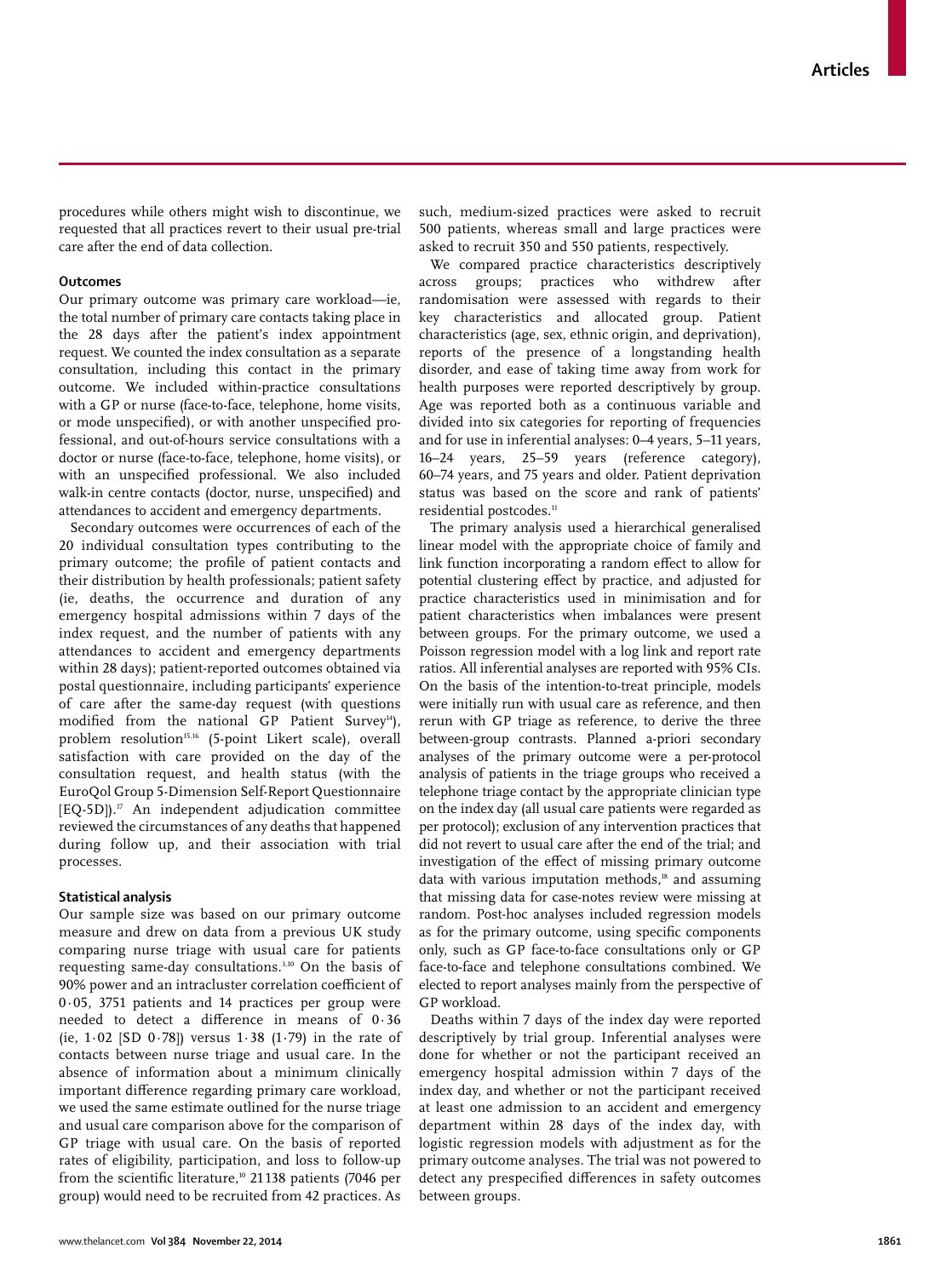Patient experience outcomes were linearised on a scale of 0–100 and analysed with hierarchical linear regression modelling for continuous data, analogous to the approach used in the analysis of the primary outcome. Marginal mean scores for patient experience outcomes were calculated on the basis of the assumption that all participants in the trial belonged to each group in turn; other covariates in the model remained as reported. This trial is registered with the ISRCTN register, number ISRCTN20687662.

# **Economic evaluation**

The economic evaluation compared costs incurred in each group over 28 days with regards to the primary outcome contacts from the perspective of the UK National Health Service (NHS). We estimated the mean



#### **Figure 1:** Trial profile

GP=general practitioner. \*Withdrawn practices were purposively replaced (with practices from our waiting list of recruited practices) while maintaining allocation concealment. †Because of the nature of the trial, we could not determine the exact number of patients that received the intervention. Assessment of whether patient was treated per protocol was dependent on the patient having a completed clinician form or having their medical notes reviewed. Here, the proportion of patients receiving intervention is based on case notes reviews; the proportion receiving the intervention is based on clinician forms.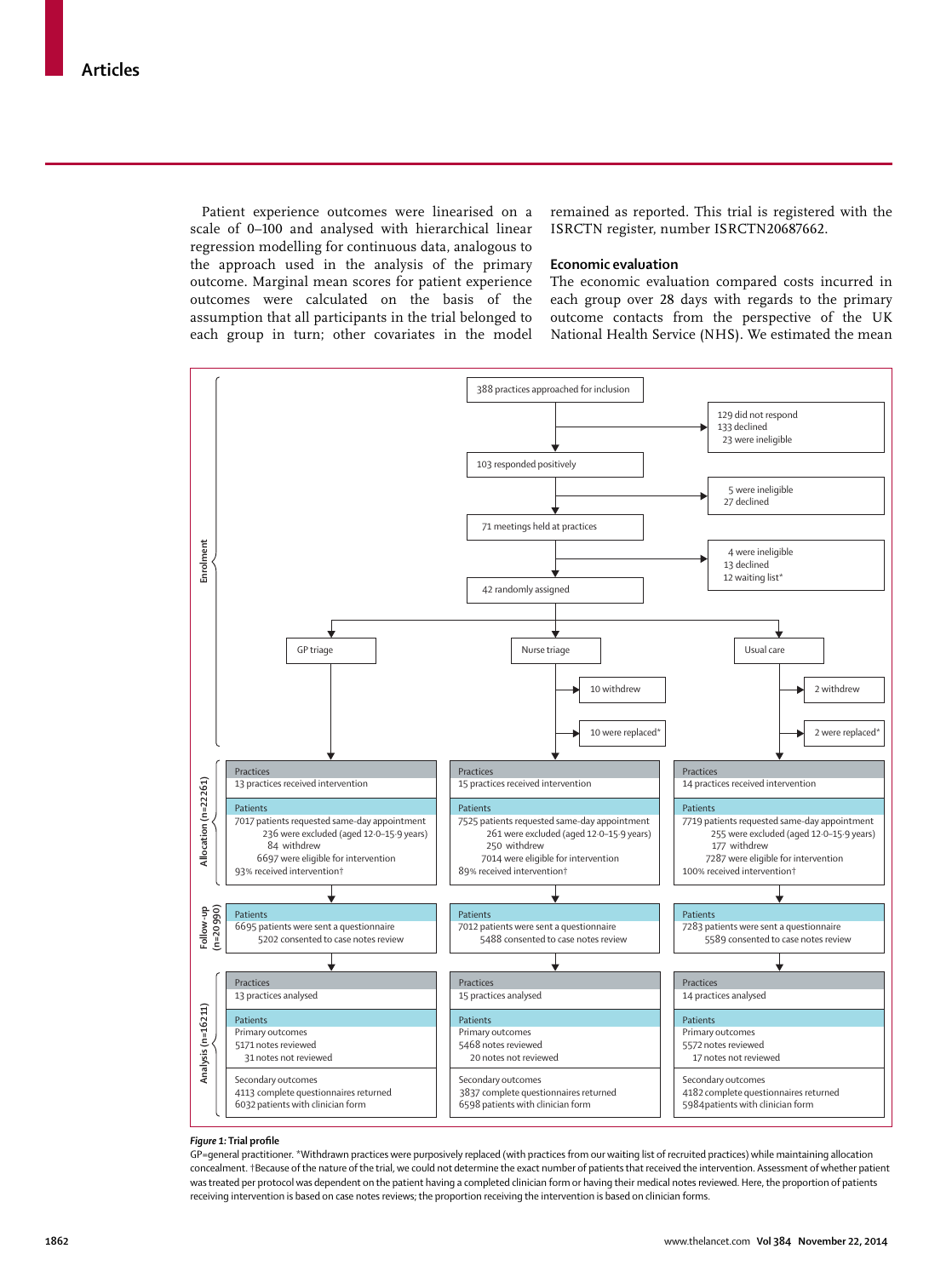cost per triage contact by use of within-trial data on costs for delivery of the triage interventions (staff triage time, computer decision support software [nurse triage only], and staff training). We attached published data of unit costs<sup>19</sup> to patient-level quantities of resource use on other primary care contacts. Statistical analysis followed the regression-based approach applied in the effectiveness analysis. A cost-consequences analytical approach was taken.<sup>20,21</sup>

#### **Role of the funding source**

A funder's brief informed the development of this study. The sponsor of the study had no role in study design, data analysis, data interpretation, data collection, or writing of the report. The corresponding author had full access to all the data in the study and had final responsibility for the decision to submit for publication.

#### **Results**

Figure 1 shows the trial profile. 42 practices were randomly assigned to GP triage (n=13; mean number of patients 540 [SD 69·5]), nurse triage (n=15; 502 patients [SD 133 $\cdot$  5]), or usual care (n=14; 551 patients [SD 61 $\cdot$  6]), and 13, 15, and 14 practices, respectively, were included in the primary analysis (515 [SD 69·5] *vs* 467 [SD 115·6] *vs* 520 patients [SD 59.6]; figure 1, appendix). 12 (29%) practices withdrew after randomisation (figure 1): 11 withdrew in the earliest stages after randomisation, usually before training in research procedures or the run-in period; only one practice withdrew during the data collection period. All withdrawing practices were purposively replaced with practices from the waiting list with similar characteristics and with allocation concealment preserved (figure 1).

22 261 patients were eligible for inclusion, of whom 20 990 (94%) were sent a questionnaire (GP triage [n=6695], nurse triage [n=7012], usual care [n=7283; figure 1]). We obtained primary outcome data for 16 211 (99%) of 16 279 patients who consented to case-notes review (figure 1). Practice and patient characteristics were well balanced between groups (table 1; appendix). Most patients were female and those in the GP-triage group were slightly older (table 1). Questionnaire respondents were mainly white and about half of participants in each group had a longstanding health disorder (table 1). Of the roughly half of participants who responded that a question about accessibility of primary care services during working hours was relevant on the basis of their present employment status, most could attend the surgery during working hours, albeit largely only with difficulty (table 1).

We recorded an increase in the mean number of contacts per person after introduction of GP triage compared with usual care (rate ratio [RR] 1·33, 95% CI 1·30–1·36), a larger increase after introduction of nurse triage  $(1.48, 1.44-1.52)$ , and a small increase for nurse

versus GP triage (1·04, 1·01–1·08; table 2). The intracluster correlation coefficient  $(0.015)$  was lower than that assumed in the original sample size calculation  $(0.05)$ .

We did three planned secondary analyses of the primary outcome (data not shown). Findings from our

For the **English indices of deprivation 2010** see https:// www.gov.uk/government/ publications/english-indices-ofdeprivation-2010

|                                                                   | <b>GP triage</b><br>$(n=6695)$ | Nurse triage<br>$(n=7012)$ | Usual care<br>$(n=7283)$ |  |  |  |  |
|-------------------------------------------------------------------|--------------------------------|----------------------------|--------------------------|--|--|--|--|
| Age(years)                                                        | 44.7 (25.0)                    | 41.5(25.2)                 | 41.6(23.7)               |  |  |  |  |
| Age by category (years)                                           |                                |                            |                          |  |  |  |  |
| 5                                                                 | 605 (9%)                       | 830 (12%)                  | 690 (9%)                 |  |  |  |  |
| $5 - 11$                                                          | 379 (6%)                       | 463 (7%)                   | 470 (6%)                 |  |  |  |  |
| $16 - 24$                                                         | 675 (10%)                      | 726 (10%)                  | 834 (11%)                |  |  |  |  |
| $25 - 59$                                                         | 2875 (43%)                     | 3058 (44%)                 | 3368 (46%)               |  |  |  |  |
| 60-74                                                             | 1317 (20%)                     | 1204 (17%)                 | 1350 (19%)               |  |  |  |  |
| $\geq 75$                                                         | 844 (13%)                      | 731 (10%)                  | 571 (8%)                 |  |  |  |  |
| Sex                                                               |                                |                            |                          |  |  |  |  |
| Male                                                              | 2735 (41%)                     | 2774 (40%)                 | 2920 (40%)               |  |  |  |  |
| Female                                                            | 3960 (59%)                     | 4238 (60%)                 | 4363 (60%)               |  |  |  |  |
| Deprivation (IMD 2010 score*)                                     |                                |                            |                          |  |  |  |  |
| n                                                                 | 6671                           | 6930                       | 7235                     |  |  |  |  |
| Mean (SD)                                                         | 17.1(11.8)                     | 17.7(11.7)                 | 17.6(10.3)               |  |  |  |  |
| Deprivation (IMD 2010 quintile based on rank*)                    |                                |                            |                          |  |  |  |  |
| Quintile 1 (most deprived)                                        | 524 (8%)                       | 653 (9%)                   | 460 (6%)                 |  |  |  |  |
| Quintile 2                                                        | 995 (15%)                      | 1348 (20%)                 | 1694 (23%)               |  |  |  |  |
| Quintile 3                                                        | 1992 (30%)                     | 1673 (24%)                 | 1857 (26%)               |  |  |  |  |
| Quintile 4                                                        | 1916 (29%)                     | 1783 (26%)                 | 1879 (26%)               |  |  |  |  |
| Quintile 5 (least deprived)                                       | 1244 (19%)                     | 1473 (21%)                 | 1345 (19%)               |  |  |  |  |
| Total (N <sup>†</sup> )                                           | 6671                           | 6930                       | 7235                     |  |  |  |  |
|                                                                   |                                |                            |                          |  |  |  |  |
| Questionnaire respondents only‡                                   |                                |                            |                          |  |  |  |  |
| Ethnic origin                                                     |                                |                            |                          |  |  |  |  |
| White                                                             | 3876 (96%)                     | 3573 (95%)                 | 3956 (96%)               |  |  |  |  |
| Mixed or >1 ethnic group                                          | $36 (-1%)$                     | $27 (-1%)$                 | $33 (-1%)$               |  |  |  |  |
| Asian or Asian British                                            | 79 (2%)                        | 110 (3%)                   | 82 (2%)                  |  |  |  |  |
| Black, African, Caribbean, or black British                       | $34 (-1%)$                     | $24 (-1%)$                 | $15 (-1%)$               |  |  |  |  |
| Other                                                             | $12 (-1%)$                     | $17(-1%)$                  | 15(1%)                   |  |  |  |  |
| Total (N‡)                                                        | 4037                           | 3751                       | 4101                     |  |  |  |  |
| Able to attend surgery during work hours (n [%; % relevant §, ¶]) |                                |                            |                          |  |  |  |  |
| Yes, easily                                                       | 790 (20%; 41%)                 | 736 (20%; 40%)             | 794 (20%; 38%)           |  |  |  |  |
| Yes, with difficulty                                              | 830 (21%; 43%)                 | 778 (21%; 42%)             | 883 (22%; 42%)           |  |  |  |  |
| No                                                                | 296 (7%; 15%)                  | 340 (9%; 18%)              | 402 (10%; 19%)           |  |  |  |  |
| Not relevant                                                      | 2068 (52%)                     | 1857 (50%)                 | 1974 (49%)               |  |  |  |  |
| Total (N <sup>+</sup> )                                           | 3984                           | 3711                       | 4053                     |  |  |  |  |
| Longstanding health disorders                                     |                                |                            |                          |  |  |  |  |
| Yes                                                               | 1985 (50%)                     | 1716 (46%)                 | 1940 (48%)               |  |  |  |  |
| No                                                                | 1983 (50%)                     | 1985 (54%)                 | 2101 (52%)               |  |  |  |  |
| Total (N <sup>+</sup> )                                           | 3968                           | 3701                       | 4041                     |  |  |  |  |

GP=general practitioner. IMD=Index of Multiple Deprivation. \*IMD 2010 score and rank derived from residential postcode data mapped to lower super output area. †Missing data excluded. ‡4113 patients in the GP-triage group, 3837 patients in the nurse-triage group, 4182 patients in the usual-care group. §Denominators for proportion of relevant patients are 1916 for the GP-triage group, 1854 for the nurse-triage group, and 2079 for the usual-care group. ¶Relevance refers to patients who felt the question was relevant to them—ie, they worked during work hours as opposed to being retired.

*Table 1:* **Baseline characteristics**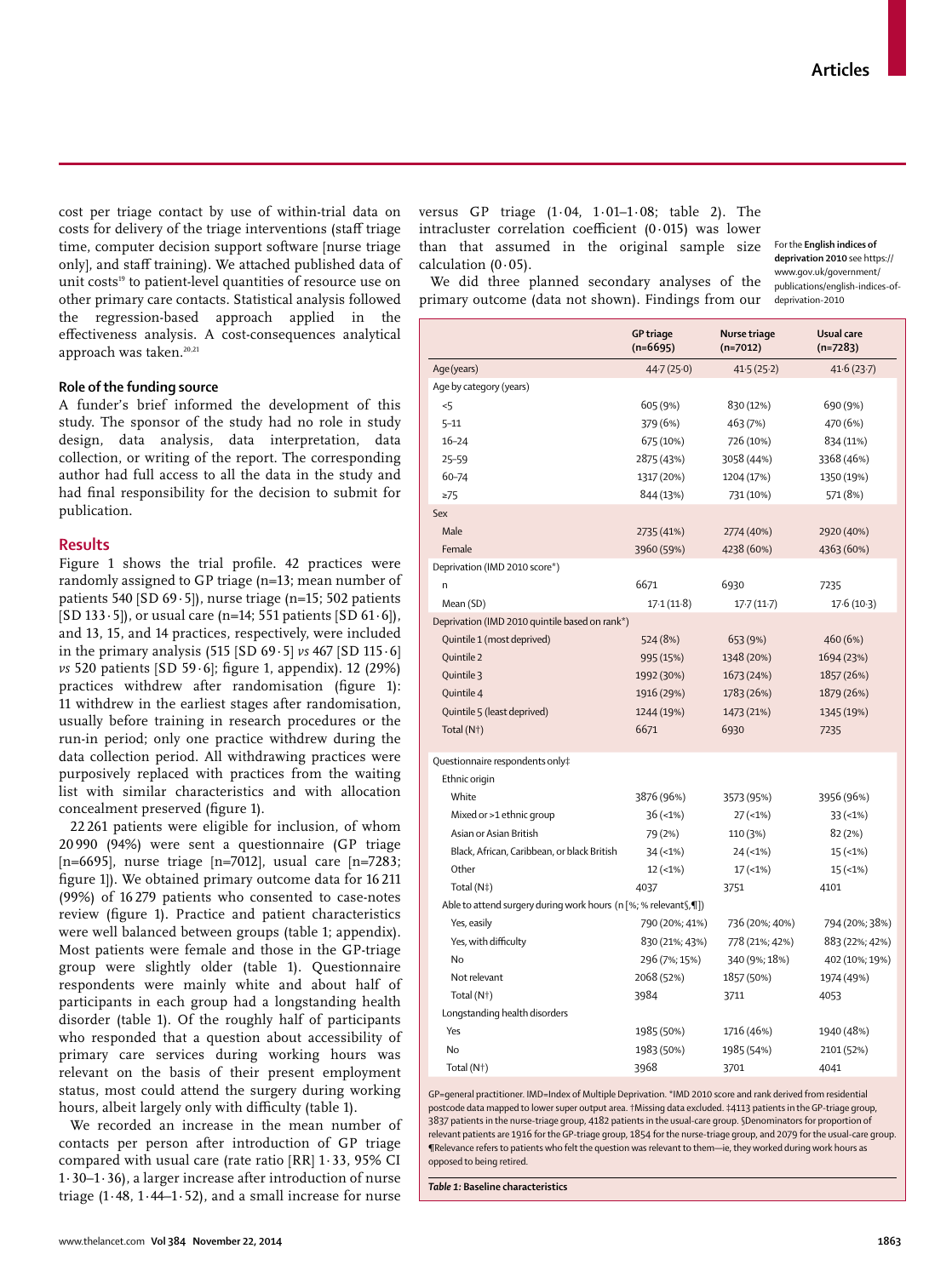|                                          | <b>GP triage (N=5171)</b> |                                 |             | Nurse triage (N=5468)           |             | Usual care (N=5572)             |  |
|------------------------------------------|---------------------------|---------------------------------|-------------|---------------------------------|-------------|---------------------------------|--|
|                                          | $n$ (%)                   | Contacts or costs<br>per person | $n$ (%)     | Contacts or costs<br>per person | $n$ (%)     | Contacts or costs<br>per person |  |
| Total contacts (N)*                      | 13720                     | 2.65(1.74)                      | 15400       | 2.81(1.68)                      | 10616       | 1.91(1.43)                      |  |
| Within-practice contacts                 | 13238 (96%)               | 2.56(1.60)                      | 14899 (97%) | 2.72(1.55)                      | 10182 (96%) | 1.83(1.31)                      |  |
| Primary care out-of-hours                | 270(2%)                   | 0.05(0.35)                      | 287(2%)     | 0.05(0.33)                      | $215 (-1%)$ | 0.04(0.27)                      |  |
| Walk-in centre                           | $32 (-1%)$                | 0.01(0.08)                      | $31 (-1%)$  | 0.01(0.09)                      | $32 (-1%)$  | 0.01(0.08)                      |  |
| Accident and emergency department        | 180(1%)                   | 0.03(0.19)                      | $183 (-1%)$ | 0.03(0.22)                      | $187 (-1%)$ | 0.03(0.21)                      |  |
| Costs <sup>+</sup>                       |                           |                                 |             |                                 |             |                                 |  |
| Practice level costs (triage, GP, nurse) | $\ddotsc$                 | £69.18 (55.02)                  |             | £69.54 (50.33)                  | $\ldots$    | £69.78 (44.97)                  |  |
| Total costs (primary outcome)            | $\ddotsc$                 | £75.21 (65.45)                  | $\cdots$    | £75.68 (63.09)                  | $\cdots$    | £75.41 (57.19)                  |  |
| Triage contacts (GP or nurse)            | $\cdots$                  | £13.01 $(3.64)$                 | $\cdots$    | £6.83 $(2.40)$                  |             | $\mathbf{0}$                    |  |
| GP contacts (excluding triage)           | $\ddotsc$                 | £51.66 (53.75)                  | $\cdots$    | £57.25 (48.79)                  | $\cdots$    | £66.39 (43.02)                  |  |
| Nurse contacts                           | $\ddotsc$                 | £4.51(10.84)                    | $\cdots$    | £5.46 $(11.67)$                 | $\cdots$    | £3.39 $(9.73)$                  |  |
| Primary care out-of-hours                | $\ddotsc$                 | £1.88 $(13.66)$                 | $\cdots$    | £2.16 $(14.70)$                 | $\ddotsc$   | £1.63 $(12.40)$                 |  |
| Walk-in centre                           | $\ddotsc$                 | £0.25(3.31)                     | $\cdots$    | £0.23(3.54)                     |             | £0.24(3.10)                     |  |
| Accident and emergency department        |                           | £3.90 (21.57)                   |             | £3.75 $(24.28)$                 |             | £3.76 $(23.95)$                 |  |

Data are mean (SD), unless otherwise indicated. GP=general practitioner. \*After adjustment for practice (list size, location, and deprivation status) and patient characteristics (sex, age [categorised], and deprivation quintile). †No difference between groups after full adjustment for age (by category), sex, study site, practice size, deprivation by quintile, practice deprivation, and cluster by practice; regression methods for base case analyses used multilevel random-effects model (xt mixed), with Stata Corp 12.0.

*Table 2:* **Primary care contacts and costs after index consultation request over the 28-day follow-up period, by group** 



 *Figure 2:* **Primary care workload in the 28 days after index consultation request (within-practice contacts) by type of contact** Excludes types of contact representing <0·1 per person over 28 days.

per-protocol analysis showed intensification of the noted effects of both GP triage and nurse triage (data not shown). All but two of the triage practices agreed to revert to usual care at the end of data collection; a sensitivity analysis showed this reversion had no effect on our results (data not shown). Analysis of cases with complete data yielded similar results to analyses including imputed data (data not shown).

Compared with usual care, introduction of GP triage substantially reduced the number of GP face-to-face contacts over the 28-day follow-up period (RR 0·61, 95% CI 0·54–0·69), increased mean numbers of GP telephone consultations per patient by ten times, and slightly increased face-to-face consultations with a nurse  $(figure 2, appendix)$ . Compared with usual care, introduction of nurse triage reduced GP face-to-face contacts over the 28-day follow-up period, which, although substantial (RR  $0.80$ , 95% CI  $0.71-0.90$ ) was smaller than that noted with GP triage (figure 2, appendix). Furthermore, we recorded a small increase in mean numbers of GP telephone consultations per patient, a small increase in face-to-face consultations with a nurse, and an increase of 100 times in the mean number of nurse telephone contacts per patient (figure 2, appendix).

About half of patients who received usual care had just one contact after their initial consultation request compared with 23% in the GP-triage group and 12% in the nurse-triage group (appendix). Details of the 20 individual contact types that contributed to the primary outcome are presented in Supplementary table 2. Rates of failed consultations and non-attendance were similar between groups, but represented a slightly higher proportion of the total number of within-practice contacts in the usual-care group compared with the triage groups (appendix). The proportions of patients who reported contact with NHS Direct in the 28-day follow up, and the mean numbers of contacts reported, were similar between the three groups (appendix).

Eight patients died within 7 days of the index request (table 3). Two independent adjudicators deemed that the circumstances of the deaths were not associated with the trial group or procedures. We noted no significant increase in the proportion of patients with at least one emergency admission within 7 days of the index consultation request in either triage group compared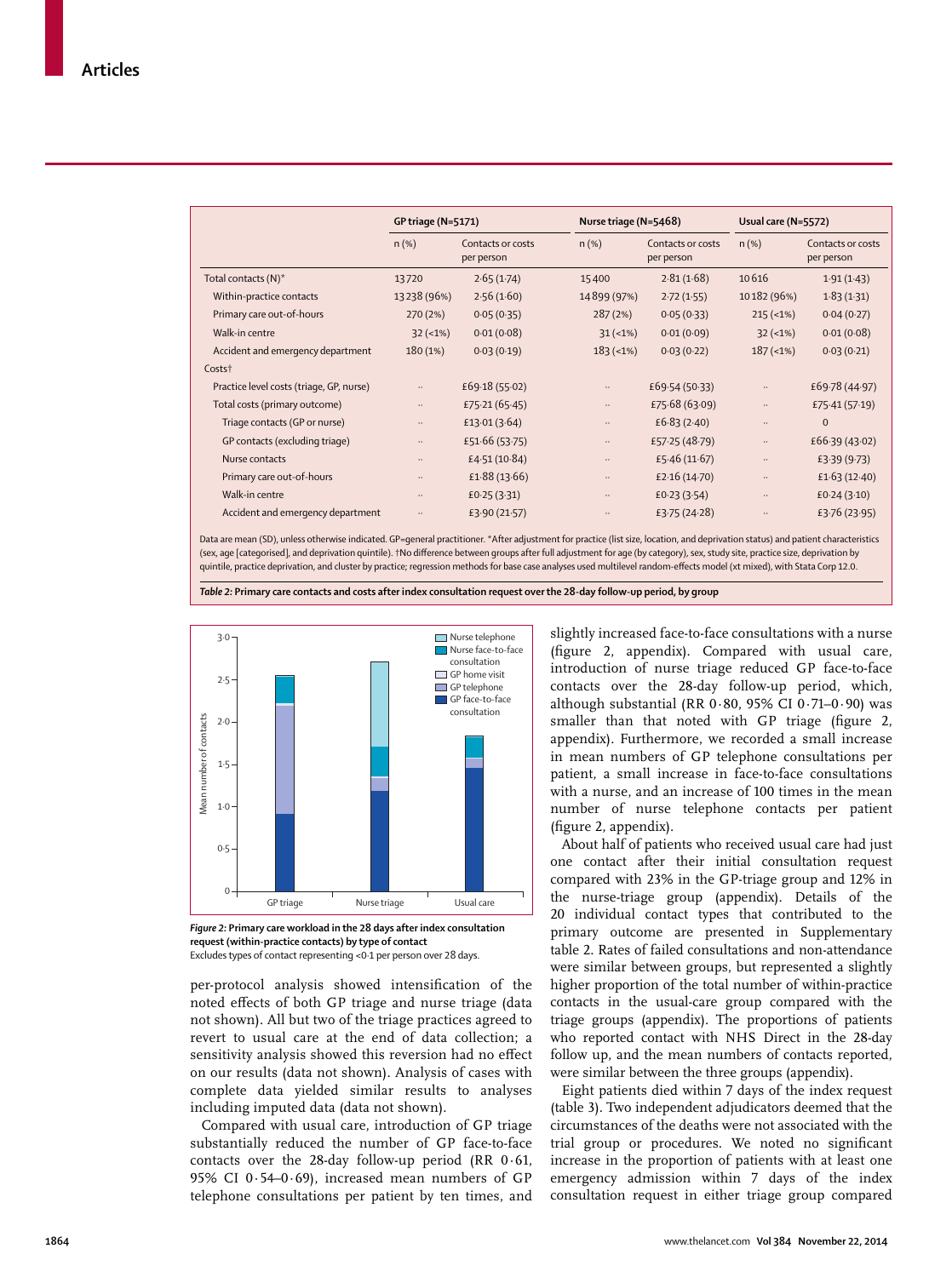|                                                                                                                      | <b>GP</b> triage | Nurse triage | Usual care  | GP triage vs usual<br>care<br>(OR [95% CI]) | Nurse triage vs<br>usual care<br>(OR [95% CI]) | Nurse triage vs GP<br>triage<br>(OR [95% CI]) |
|----------------------------------------------------------------------------------------------------------------------|------------------|--------------|-------------|---------------------------------------------|------------------------------------------------|-----------------------------------------------|
| Total (case notes reviewed)                                                                                          | 6695 (5171)      | 7012 (5468)  | 7283 (5572) |                                             | $\cdot$                                        | $\cdots$                                      |
| Total deaths (n/1000 patients)                                                                                       | 5(0.7)           | 2(0.3)       | 1(0.1)      | $\cdot$ .                                   | $\cdot$ .                                      |                                               |
| Patients with at least one emergency<br>hospital admission $(n \lceil \frac{6}{6} \rceil)$                           | 59 (1%)          | 69 (1%)      | $52$ (<1%)  | $1.17(0.75 - 1.85)$                         | $1.31(0.83 - 2.07)$                            | $1.12(0.73 - 1.72)$                           |
| Number of bed days for patients<br>admitted to hospital (mean [SD])                                                  | 3.4(3.7)         | 4.5(5.7)     | 3.8(6.4)    | $\cdot$ .                                   | $\cdot$                                        | $\cdot$ .                                     |
| Patients with at least one accident and<br>emergency attendance within 28 days of<br>index day $(n \lceil % \rceil)$ | 171 (3%)         | 156 (3%)     | 166(3%)     | $1.18(0.87 - 1.61)$                         | $1.09(0.80-1.49)$                              | $0.92(0.67-1.26)$                             |

Mortality, and number and duration of emergency hospital admissions within 7 days, and patients with at least one accident and emergency department attendance within 28 days of index consultation request. GP=general practitioner. OR=odds ratio.

#### *Table 3:* **Patient safety**

|                               | GP triage (marginal mean<br>score [95% CI]) | Nurse triage (marginal<br>mean score [95% CI]) | Usual care (marginal<br>mean score [95% CI]) | GP triage vs usual care<br>(mean difference<br>[95% CI] | Nurse triage vs usual<br>care (mean difference<br>$[95%$ CI]) | Nurse triage vs GP<br>triage (mean<br>difference [95% CI]) |
|-------------------------------|---------------------------------------------|------------------------------------------------|----------------------------------------------|---------------------------------------------------------|---------------------------------------------------------------|------------------------------------------------------------|
| Difficulty with:              |                                             |                                                |                                              |                                                         |                                                               |                                                            |
| Phone access* † ‡             | 21.84 (16.25 to 27.43)                      | 28.33 (22.99 to 33.67)                         | 30.54 (25.01 to 36.06)                       | $-8.70$ ( $-16.50$ to $-0.89$ )                         | $-2.21(-10.00$ to $5.59$ )                                    | 6.49 (-1.26 to 14.25)                                      |
| Receiving prompt care* † ‡    | 18.21 (15.78 to 20.65)                      | 24.84 (22.49 to 27.20)                         | 17.82 (15.41 to 20.23)                       | $0.39$ (-3.01 to 3.80)                                  | 7.02 (3.60 to 10.45)                                          | $6.63(3.23 \text{ to } 10.03)$                             |
| Seeing a doctor or nurse* † ‡ | 24.02 (21.12 to 26.92)                      | 27.69 (24.89 to 30.49)                         | 20.39 (17.53 to 23.26)                       | 3.63 (-0.42 to 7.68)                                    | 7.30 (3.23 to 11.37)                                          | 3.67 (-0.37 to 7.71)                                       |
| Getting medical help* † ‡     | 15.15 (13.44 to 16.86)                      | 20.24 (18.56 to 21.92)                         | 15.42 (13.72 to 17.13)                       | $-0.28$ ( $-2.68$ to 2.12)                              | 4.82 (2.38 to 7.25)                                           | 5.09 (2.69 to 7.50)                                        |
| Convenience of care* † ‡      | 14.77 (12.95 to 16.60)                      | 18.46 (16.68 to 20.24)                         | 12.92 (11.10 to 14.73)                       | $1.86 (-0.70 to 4.42)$                                  | 5.54 (2.96 to 8.13)                                           | $3.68(1.13 \text{ to } 6.24)$                              |
| Overall satisfaction ‡        | 12.60 (11.16 to 14.04)                      | 15.21 (13.79 to 16.62)                         | 11.27 (9.84 to 12.70)                        | 1.33 (-0.69 to 3.35)                                    | 3.94 (1.88 to 5.99)                                           | 2.60 (0.58 to 4.63)                                        |
| Health status‡                | $0.87(0.85 \text{ to } 0.90)$               | $0.89(0.86 \text{ to } 0.91)$                  | $0.86(0.84 \text{ to } 0.89)$                | $0.01 (-0.02 to 0.04)$                                  | $0.02$ (-0.01 to $0.06$ )                                     | $0.01 (-0.02 to 0.05)$                                     |
| Problem resolution‡           | 16.23 (14.62 to 17.84)                      | 16.64 (15.06 to 18.22)                         | 18.38 (16.78 to 19.98)                       | $-2.15$ ( $-4.41$ to 0.10)                              | $-1.74$ ( $-4.04$ to 0.55)                                    | $0.41 (-1.86 to 2.67)$                                     |
|                               |                                             |                                                |                                              |                                                         |                                                               |                                                            |

GP=general practitioner. \*All models include random effect on practice. †Adjusted models adjust for practice variables: location (Devon, reference: Bristol, Warwick, Norwich); practice list size (large [>8000 patients], reference: medium [3500–8000 patients], small [<3500 patients]); practice deprivation: non-deprived, at or below average deprivation for England by Association of Public Health Observatories [APHO] ratings, reference: deprived (above average for England by APHO ratings); and patient variables: age (categorised 0-4, 5-11, 16-24, 25-59, reference; 60-74, 75 and older), sex (reference: female), and Index of Multiple Deprivation 2010: deprivation based on residential postcode categorised into quintiles by rank (reference: least deprived, quintile 5). ‡Linearised on a scale of 0–100 (positive–negative outcome).

*Table 4:* **Patient experience of care, overall satisfaction, health status, and problem resolution, by group**

with usual care (table 3). The number of emergency admissions was small; however, participants in the triage groups had a slightly increased, albeit nonsignificant, risk of admission compared with those receiving usual care (table 3). Admissions in the nurse-triage group were, on average, slightly longer than those in the usual-care or GP-triage groups (table 3). We recorded no difference between the triage groups and usual care in the risk of a participant having at least one attendance to accident and emergency across 28 days' follow-up (table 3).

Patients in the GP-triage group reported that it was easier to get through to the practice on the telephone compared with usual care (table 4). Although there was no difference between the usual-care and GP-triage groups in ease of access to prompt care, patients in the nurse-triage group reported that access was more difficult (table 4). Patients in the nurse-triage group also reported increased difficulty in seeing a GP or nurse compared with those who received usual care, and in getting medical help or advice compared with those in either the usual-care or GP-triage groups (table 4). Patients in nurse triage considered their care to be less convenient and reported lower overall satisfaction than patients in the other groups. We recorded no difference at follow-up in participants' self-reported health status (EQ-5D score) or in problem-resolution between the three trial groups.

In the GP-triage group, 5120 (99%) of 5171 patients had their first management contact within the practice on the day of the index consultation request; 4796 (94%) of these patients received GP telephone triage. Of patients receiving GP triage, 1017 (21%) had no further primary health-care contacts within 28 days and no hospital admissions within 7 days of the index consultation request.

In the nurse-triage group, 5416 (99%) of 5468 patients had their first management contact within the practice on the day of the index consultation request; 4860 (90%) of these patients received nurse telephone triage. Of patients receiving nurse triage, 394 (8%) 4860 had no further primary health-care contacts within 28 days and no hospital admissions within 7 days of the index consultation request.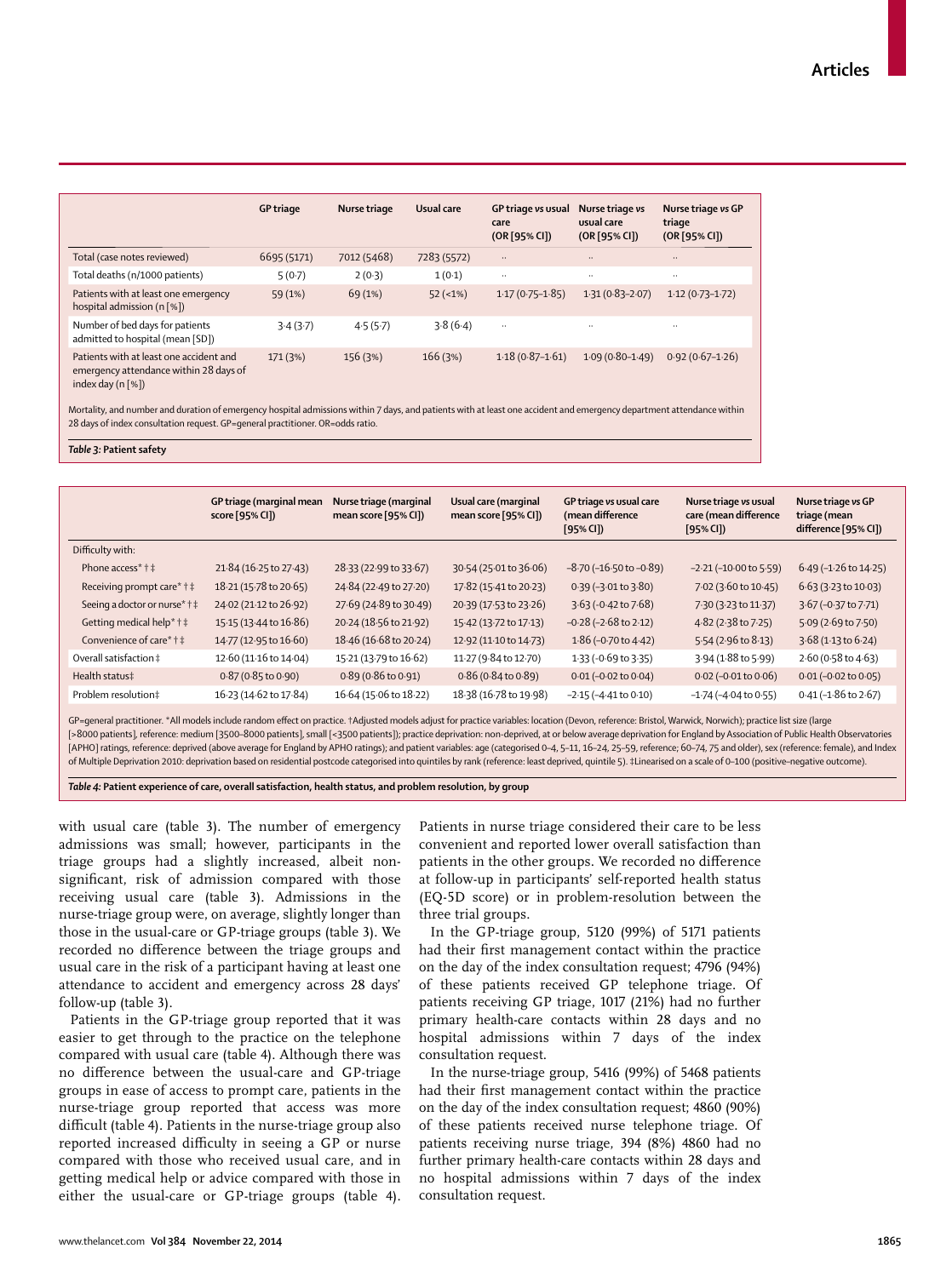Mean clinician contact times for triage interventions were  $4.00$  min (SD  $2.83$ ) for GP triage and  $6.56$  min (3·83) for nurse triage, based on review of 5567 and 5535 clinician contact forms, respectively. Estimates of cost for the triage interventions (including staff training and set-up of the interventions, cost of computer decision support software in nurse triage, and clinician triage time) showed that GP triage had a mean cost of UK $f$ 14·03 per triage contact compared with  $f7.62$  with nurse triage. The staff training cost component for GP triage represented a small proportion of triage cost  $(3.2%)$  compared with nurse triage. The training and software costs associated with computer decision support software represented 24·0% of the estimated cost for the nurse-triage intervention. Mean 28-day cost estimates for primary outcome contacts were similar for all three groups, at roughly £75 per index consultation request (table 2). The mean total 28-day cost associated with the primary outcome was comprised of mainly within-practice primary care contacts, which accounted for 92–93% of the estimated cost.

# **Discussion**

Our findings show that, compared with usual care, introduction of GP triage or nurse triage was associated with an increase in the number of primary care contacts in the 28 days after a patient's request for a same-day GP consultation. Although introduction of GP triage was associated with an increase in overall GP workload compared with usual care, we recorded a substantial reduction in GP face-to-face contacts. Nurse triage was also associated with an overall increase in total primary care workload; however, it too was associated with a reduction in GP contacts. These changes indicate a redistribution of GP workload from face-to-face to telephone consultations after introduction of GP triage, and a redistribution of workload from GPs to nurses after introduction of nurse triage. Despite these changes in patterns of workload, no difference was shown between groups in the average costs of health care in the 28 days after a same-day consultation request.

Most service use in all groups happened within practice settings. We noted low rates of patient nonattendance, in line with findings reported elsewhere,<sup>22</sup> which provides no support for the suggestion $23$  that triage might be associated with reductions in nonattendance. Overall, triage seemed to be safe, with no evidence of excess deaths, hospital admissions, or attendance at accident and emergency departments attributable to triage. However, our trial was not powered to inferentially test safety outcomes and we cannot conclusively rule out differences between study groups. In view of this factor and of other evidence,<sup>24,25</sup> caution is needed before firm conclusions can be drawn from these results, and further studies, possibly including different study methods such as significant event audit, might provide useful additional evidence about the safety of triage.

The absence of an increase in attendance in accident and emergency departments or in use of out-of-hours GP services after introduction of either GP triage or nurse triage suggests that triage is not regarded as a sufficient barrier that could result in patients seeking care outside of their practice;<sup>26</sup> nor does easier access to telephone advice in general practice seem to reduce patient contacts in other settings. Introduction of nurse triage was associated with a reduction in overall patient satisfaction, but more substantial reductions in some individual components of satisfaction were suggestive of patients' experience of care. There was no evidence of any difference in health outcomes associated with either form of triage compared with usual care.

Because most contacts were in general practice, our data provide important evidence about general practice workload. Past research has suggested that telephone triage or consultation by a GP or a nurse might be associated with a reduction in GP same-day consultations of about 40% (panel).<sup>3,6</sup> However, reconsultation rates within the few weeks after telephone consultation increased by a similar magnitude.<sup>3,5</sup> Any reduction in GPs' workload from reduced numbers of face-to-face contacts was more than compensated for by a substantial increase in the number of telephone contacts undertaken in GP triage. By contrast, introduction of nurse triage seemed to result in an overall reduction in GP workload, but with no reduction in overall costs.

After a same-day consultation request, most primary care contacts were in the practice on the index day. GPs undertaking telephone care have been reported to definitively manage roughly 29% of same-day requests <sup>6</sup> and nurses to definitively manage roughly 26%.<sup>3,28</sup> In our study, about half of patients in the usual-care group had only one primary care or accident and emergency contact in the 28 days after their consultation request; in GP triage this proportion was one-quarter, and in nurse triage, it was about one-tenth.

This trial included a large number of practices and patients. The size and focus of the trial, targeting a group of patients who represent about 30% of GP workload,<sup>2</sup> the few exclusion criteria, and the geographical spread of participating practices increases the generalisability of the findings. The trial was fully powered and we exceeded our recruitment target in gaining access to the primary outcome data, partly because of a process of obtaining initial verbal consent to participate.

Recruitment and retention of practices proved challenging. Although practice participation rate was modest, no previous cluster-randomised trials have been done of such a complex intervention based in primary care against which to compare participation.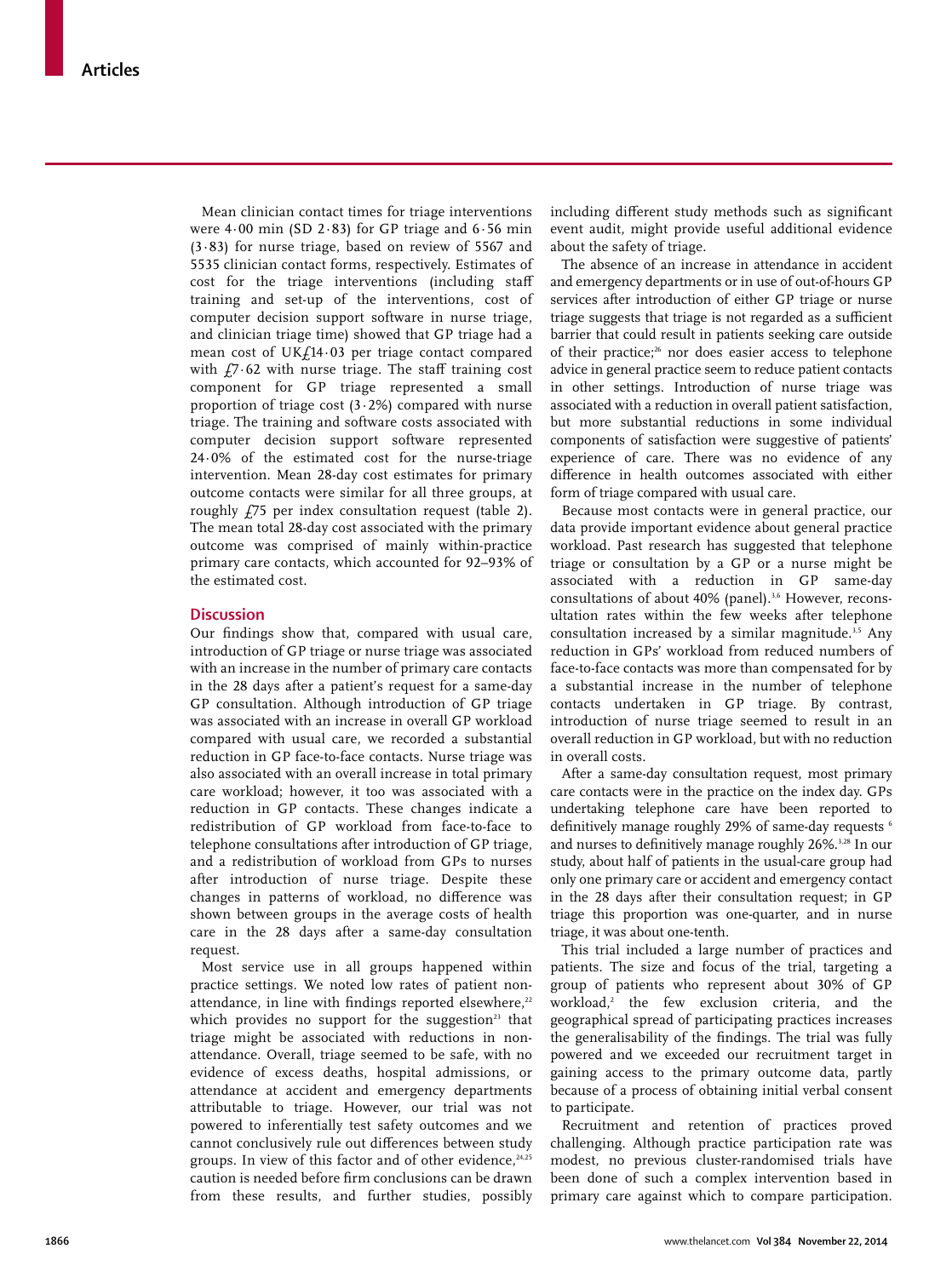Because we recruited in four geographical centres, and recruited practices with a range of practice characteristics and settings, we believe that the external validity of the study is reliable. Of the twelve practices that withdrew from the study, ten had been randomised to deliver nurse triage. The study seemed to be of interest to many practices; however, recruitment of practices with little or no triage experience could have meant some were not fully aware of the practical and organisational implications of taking part, especially if randomised to nurse triage. Although only one practice withdrew after starting the intervention, we believe that practices only fully appreciated the challenge of delivery of nurse triage after randomisation, because this intervention necessitated sufficient availability of nurse time every day from nurses who were trained to undertake computer-assisted triage. Time and practical constraints restricted our ability to match replacements on the stratification variables of withdrawal practices. However, we feel that our method of replacing practices, which carefully ensured allocation concealment throughout, substantially protected our findings against concerns regarding recruitment bias.

We used a pragmatic approach to examine GP triage or nurse triage for a specific group of patients, over a specific period of time, and with a modified approach to introduction of triage compared with some alternative models<sup>23</sup> (eg, we did not incorporate a substantial clearing of the appointment system at the outset of triage implementation). Future research might usefully explore the use of telephone triage for a much broader group of patients, such as is proposed by some advocates of doctor-first models of care;<sup>29,30</sup> might examine outcomes after a longer period of intervention; or might adopt alternative approaches to triage implementation. Such investigation would probably be usefully informed by the findings of this study. We feel unable to speculate on the relevance of our findings to contexts that have different arrangements for access to primary care than exist in the UK, with its almost universal registration of patients with a primary care practice and overall high levels of patient satisfaction with the accessibility of primary care.<sup>31</sup> However, we believe our findings will be of interest in the many settings where primary care is being prioritised as a means of meeting health-care needs in cost-constrained environments.

Our findings suggest that, overall, triage whether by a GP or by a nurse using computer decision support software should be introduced with full awareness of whole-system implications, particularly with regards to distribution of practice workload and in consideration of patients' experience of care. Our results might be of varying relevance for different practices. For example, if the priority is to reduce demand on GPs, then introduction of nurse triage might be worthy of consideration. However, if the priority is to reduce GP

face-to-face workload, introduction of either GP triage or nurse triage might be of relevance, while recognising that substitution of telephone consultations for face-toface consultations does not reduce overall workload but changes the nature of that workload. Individual practices and health organisations might thus wish to consider the implications of these results to their particular setting, circumstances, and challenges in delivery of care. Telephone triage of patients seeking same-day consultations with a GP could support the delivery of patient care, and potentially offers a useful approach in the armamentarium of methods aiding the delivery of effective primary care.

# *Panel:* **Research in context**

#### **Systematic review**

In the past few years, primary care workload has increased in the UK. One approach to management of this additional workload has included use of telephone consultation and triage. In 2009, Bunn and colleagues<sup>27</sup> reported the results of a systematic review examining the effects of telephone consultations and triage on health-care use and patient satisfaction. Nine studies were identified, four of which were in UK primary care.<sup>3-6</sup> We searched Medline (OVID), the Cochrane database, CINAHL, and DARE from July 1, 2007, to April 11, 2014, with the keywords "telephone triage", "hotlines", "telephone consultation", "emergency medicine", "primary care", "general practice", and "family practice", to identify whether any additional randomised controlled trials had been done since this review. We included trials that assessed telephone consultations undertaken by a doctor or a nurse, compared face-to-face consultation with usual care (not including telephone consultation), or compared telephone consultations undertaken by a doctor with those undertaken by a nurse. We excluded studies of disease-specific care provided via phone services. Outcomes of interest were general practice workload, health resource use, safety, patient satisfaction, and cost. We screened titles and abstracts of citations identified by the electronic searches, but identified no additional trials to those reported by Bunn and colleagues. Important methodological differences precluded the possibility of doing a meta-analysis combining our data with data from these smaller trials and observational studies.

Bunn and colleagues' research concluded that telephone consultations might reduce general practice workload, but emphasised that, in view of the methodological flaws and small sample sizes, more rigorous assessments were necessary, especially of service use, safety, and patient satisfaction. No subsequent large-scale studies have examined the effectiveness or cost-consequences of telephone consultation and triage in routine primary care.

#### **Interpretation**

We report the findings from the largest study to date of triage for patients seeking sameday consultations in primary care. Our results do not support previous suggestions of a possible reduction in workload associated with triage. Instead, we recorded that, compared with usual care, introduction of telephone triage delivered by a general practitioner (GP) or nurse for patients seeking same-day consultations in primary care is associated with an increase in the number of primary care contacts in the 28 days after a patient's request for a same-day GP consultation, and with a redistribution of primary care workload, but with similar costs to those of usual care. Although triage seemed to be safe, investigation of the circumstances of a larger number of deaths or admissions after triage might be warranted and monitoring of these events is necessary as triage is implemented. Telephone triage of patients seeking same-day consultations with a GP might offer support in the delivery of patient care, and potentially offers a useful approach in the armamentarium of methods aiding the delivery of effective primary care.